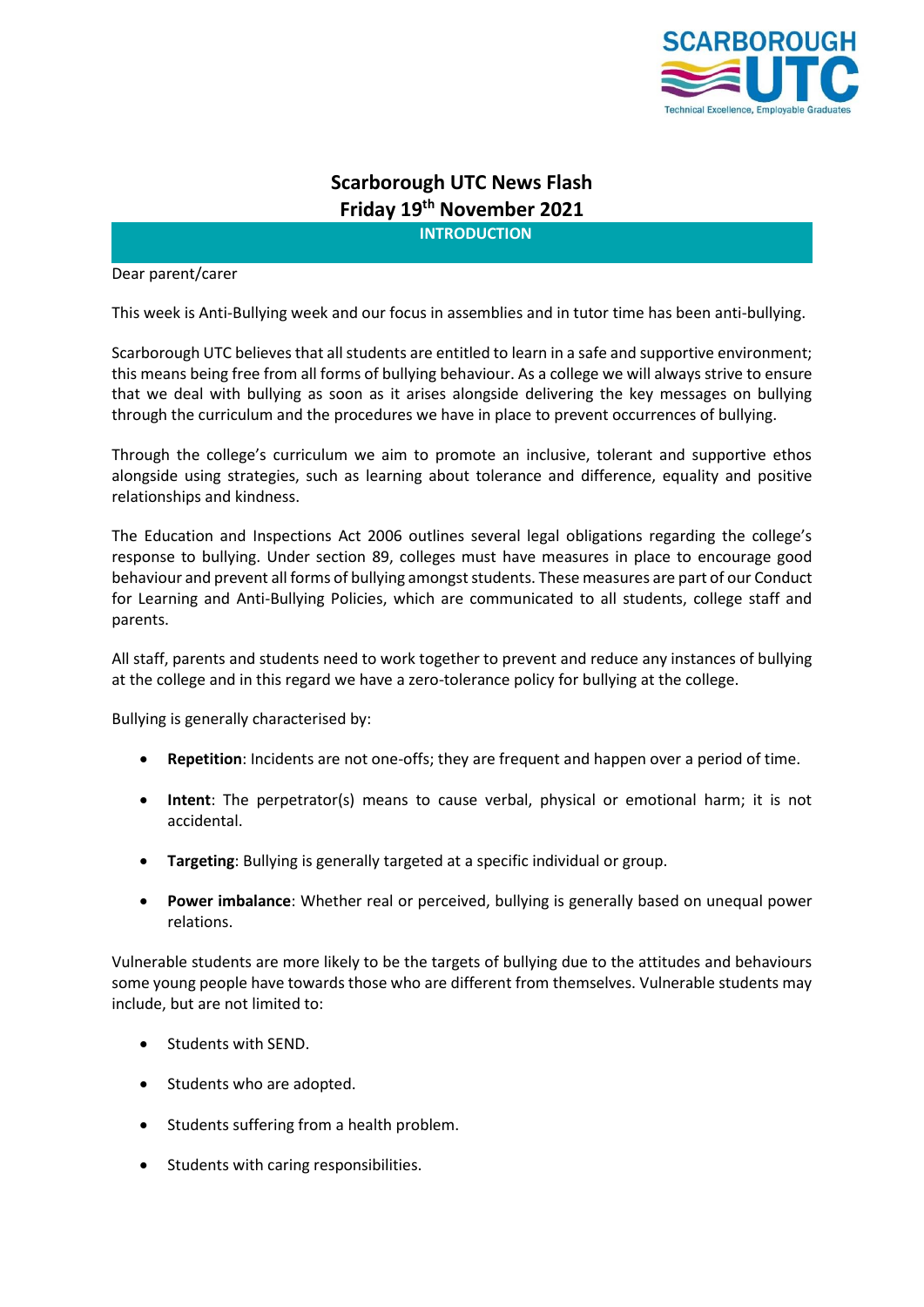# **Bullying is not**:

- Teasing and banter between friends without intention to cause hurt.
- Falling out between friends after a quarrel or disagreement.
- Behaviour that all parties have consented to and enjoy (though watch as coercion can be very subtle).

In order for Scarborough UTC to maintain a robust stance towards bullying we rely on the support of our parents. In line with our policy, parents are responsible for:

- Informing their child's tutor if they have any concerns that their child is the victim of bullying or involving in bullying in anyway.
- Being watchful of their child's behaviour, attitude and characteristics and informing the relevant staff members of any changes.

Our students are responsible for:

- Informing a member of staff if they witness bullying or are a victim of bullying.
- Not making counter-threats if they are victims of bullying.
- Walking away from dangerous situations and avoiding involving other students in incidents.
- Keeping evidence of cyber bullying and informing a member of staff should they fall victim to cyber bullying.

In our digital world, bullying on line (cyber bullying) can be a challenge both to know that it is happening and to prevent and deal with it. Raising awareness of the nature and dangers of online bullying and ways of behaving online is a positive preventative approach rather than just reacting to incidences as they occur. The National Online Safety organisation have produced a useful resource in that regard, '14 ways to be kind online', which we have added to our website and you can access here: [https://www.scarboroughutc.co.uk/wp-content/uploads/2021/11/14-ways-to-be-safe-online.pdf.](https://www.scarboroughutc.co.uk/wp-content/uploads/2021/11/14-ways-to-be-safe-online.pdf)

As announced last week we are looking to appoint new parent governors. If you are interested in the role of parent governor at the college then please ensure you complete a nomination form by the deadline, which is **12 noon on Friday 26th November 2021**

*No act of kindness, no matter how small, is ever wasted.*

## **[Aesop](https://www.brainyquote.com/authors/aesop-quotes)**

*Attitude is a choice. Happiness is a choice. Optimism is a choice. Kindness is a choice. Giving is a choice. Respect is a choice. Whatever choice you make makes you. Choose wisely.*

## **Roy T. Bennett**

Thank you for your support.

**Mr Kilgour Principal**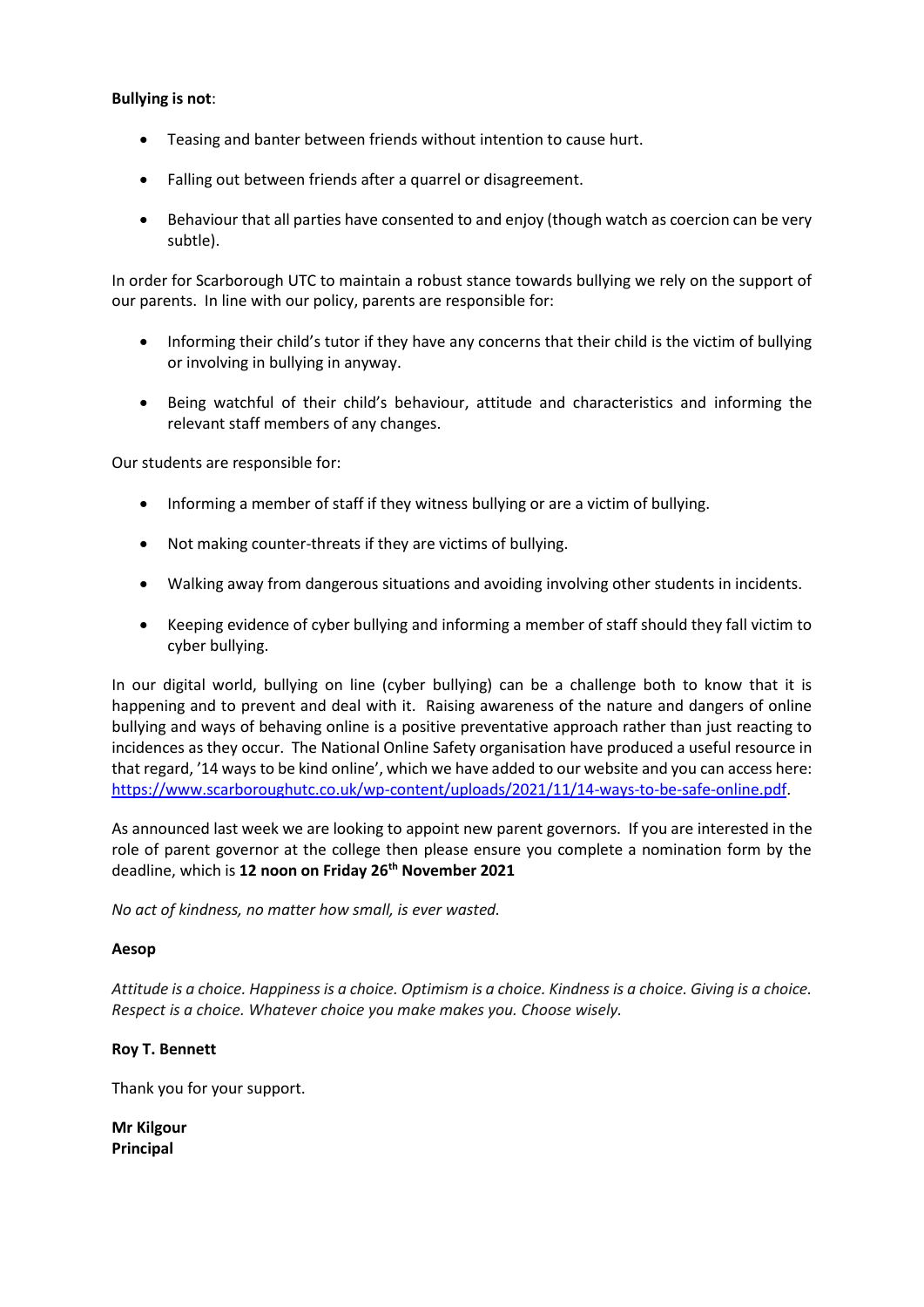#### **T&L@SUTC**

Our Y12 engineering students started work on a Project Based Learning activity with Northern PowerGrid this week. The sessions are supporting students Mathematics for Engineering unit, enhancing their learning through students applying mathematical skills to real world problems. In this project students are devising networking solutions for a new housing development; costing that network, producing a communication plan for customers involved and presenting their solutions back to the Northern PowerGrid team. This was the first time Northern PowerGrid engineers have been involved in a classroom based activity but they did a great job, the session being enjoyed by both engineers and students. A big thank you to Northern PowerGrid for enhancing our students teaching and learning experience with their expertise.

# **TECHNICAL EXCELLENCE**

News from Systems Control this week - in year 10 students have followed up their printed circuit board LED circuits using a digital multimeter to test for voltage, resistance and continuity, and some of our Y10 also added to their Computer aided design work showing the steps they took to create their printed circuit boards. These are really useful in helping remember sequences of activities, such as testing a PCB within CAD software using virtual test equipment.

Year 11 have had a really good week on a practical pre-assessment task, making and checking a PCB, and etching one using the photo-resist process. It is a skill to time the PCB as the photo-resist process depends on accurate development of the photographic image. Too much time in the developer and the image of the circuit is burned out / over developed, and too little time the nets or wires on the PCB are joined together. Working in pairs, students have had some opportunities to try out the process again, ahead of making their Operational Amplifier circuits next week - coursework practical. Well done as well to those students attending the support sessions to improve and refine their coursework.

Year 12 and 13 have been involved in using signal generators and oscilloscopes this week, as we started Unit 6 Circuit Simulation and manufacture, investigating a set amplifier circuit. From breadboarding it on a solderless prototype board, they have been learning to set a wave type and frequency range - and show it on the oscilloscope, before then using the oscilloscope to show the amplified signals from their amplifier. Have a great weekend, Mr Brown

## **ASSESSMENT AND CURRICULUM**

**All Years:** All assessment information, Attendance, Professional values, behaviour and target information is published on the "My Child at school" app. This is a secure and personal portal that allows you to assess the progress of your child at any time. Invites for the portal have been issued. If there are any issues accessing the app, please report this to [enquiries@scarboroughutc.co.uk](mailto:enquiries@scarboroughutc.co.uk) for further assistance. Registering for the APP is vital as this is the primary method of regular communication to parents.

## **Behaviour and Safety**

It is important to continue the highest standards of business dress policy and ensure that equipment, stationary and scientific calculators are checked regularly.

Maintaining 100% attendance is important to ensure we can continue to support progress effectively. Students are supported through tutor time with attendance challenges. Attendance is a very important focus for all students to ensure we can support attainment throughout the Autumn term.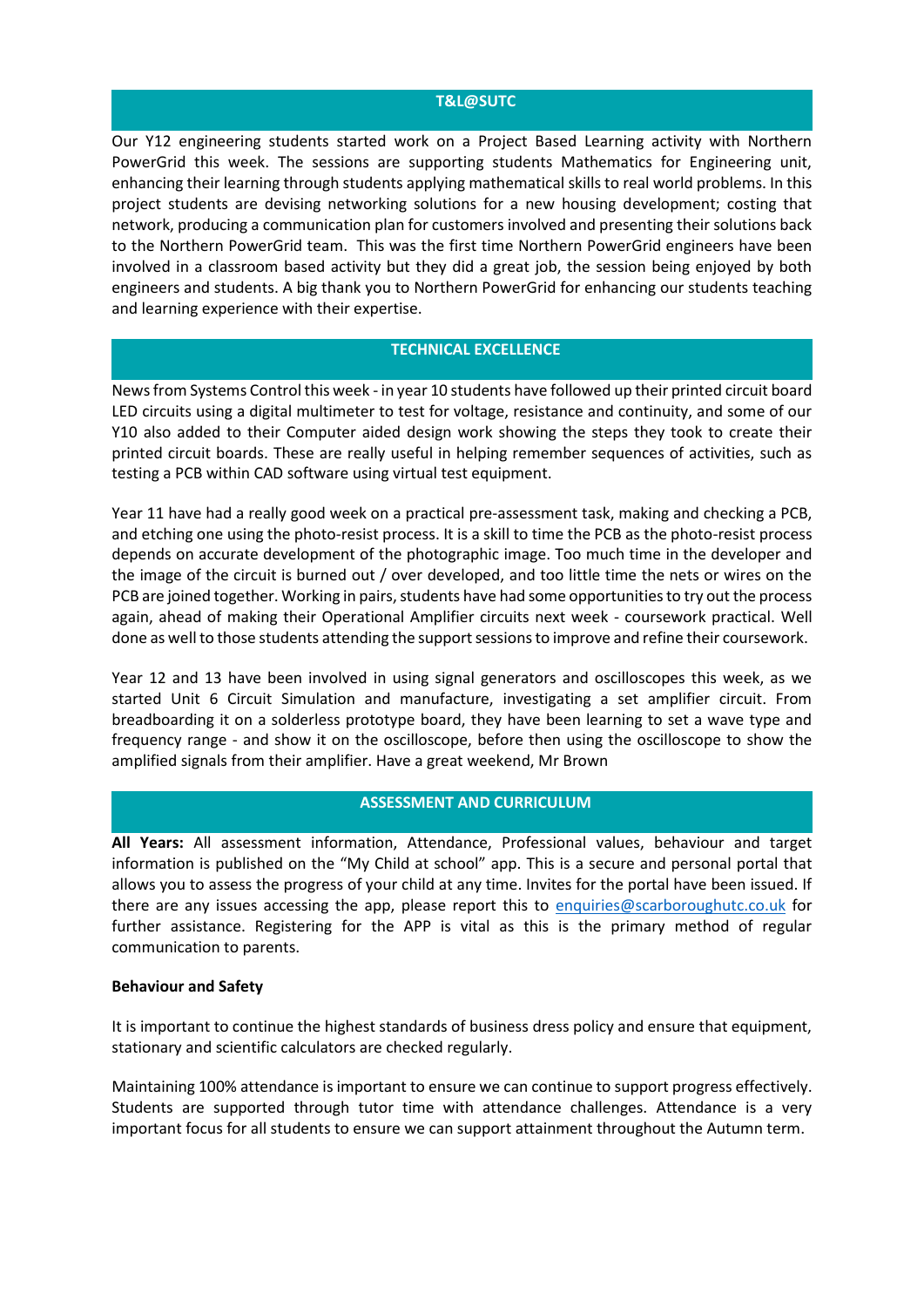Maintaining a quiet hard-working environment is vital to ensure students feel safe and make continued progress. Safeguarding the quality of education and the setting is essential for our students.

Firstly, structures are in place to guarantee that all students gain best opportunity to meet high standards and are recognised for hard work in areas identified by **P**rofessional **V**alues and **E**mployability **S**kills (**PVES**), these positive points are identified on your MCAS parental account. By tracking this information regularly, you will be able to identify areas of strength and development for your child. The number of points is identified at regular intervals to reward students for their hard work with shopping vouchers and lunch vouchers, much in the same way as we recognise good attendance and improving attendance.

All stages, thresholds and consequences are recorded, counted and analysed. This information is communicated to parents via the MCAS parent portal. Information is then used in the intervention and referral process.

The principle is to ensure that students who work hard are rewarded and can learn with purpose in a focused environment. Finally, these systems are in place to support and safeguard educational outcomes and safety.

## **Curriculum, Feedback and Assessment**

#### Y10 & 12

The results of recent formative assessment are available on MCAS.

#### Y11 & Y13

Formal pre-public exams have been completed and we are now looking forward to Y11 and 13 progress evening on Thursday 2<sup>nd</sup> December. The details have been emailed to priority contacts, with the Event Information letter and a guidance sheet - to book appointments through the **"My Child at**  School". Parental account/App is attached to assist with this process. Friday 26<sup>th</sup> November is the final opportunity to book appointments.

#### **SIXTH FORM**

Parent's Evening will be on December  $2<sup>nd</sup>$  for Year 13 students – appointments can be booked on BROMCOM or by contacting reception. This will take place from 4.30 – 6.30pm in the Hall.

Students applying to University in Year 13 have been given guidance on completing their applications on Wednesday mornings and can book appointments for further advice and guidance on Friday afternoons with Mrs Fearnehough. Those applying for apprenticeships have been given the new 16 + apprenticeship guide from Apprenticeships UK. These are on our sixth form classroom.

Our engineers enjoyed working with Northern PowerGrid this week in their Maths for engineering lessons. All of our Year 13 Product Design Students are given extra workshop sessions to help with their coursework.

Well done to all in the Sixth Form who completed the National Maths Challenge last week. We look forward to their results.

# **ETHOS**

The theme of the week has been linked with National Anti-Bullying Week. The slogan attached to this national campaign is one kind word. Students have been encouraged to share kind words to each